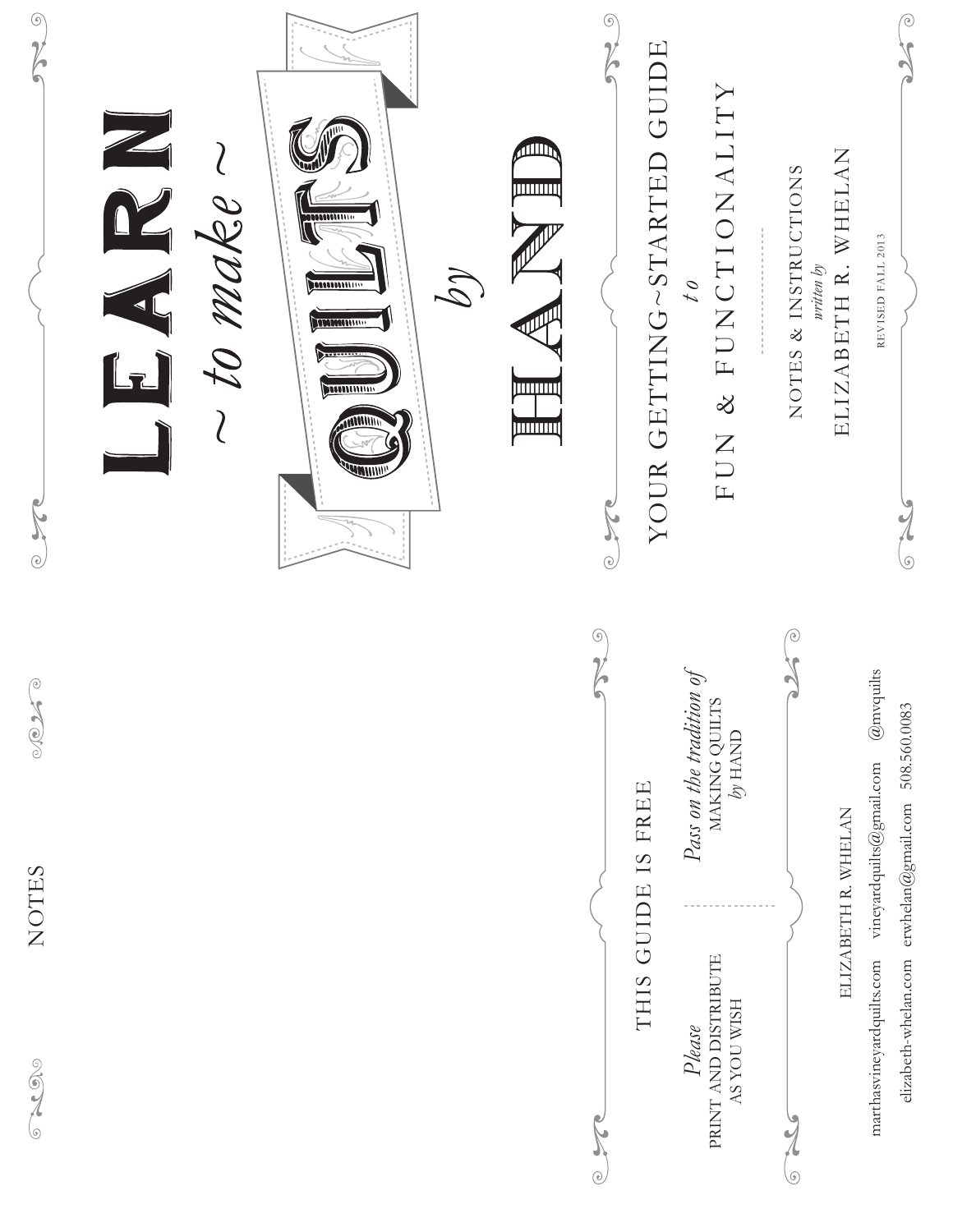| Serre<br>SUPPLIES<br><b>ORACO BASIC</b>                                                                                             |                                                                                                                                 | $\odot$<br>CAOS BOOKS & MAGAZINES %                                                                                                                               |  |
|-------------------------------------------------------------------------------------------------------------------------------------|---------------------------------------------------------------------------------------------------------------------------------|-------------------------------------------------------------------------------------------------------------------------------------------------------------------|--|
| 100% cotton fabric for piecing quilt top<br>backing fabric<br>binding fabric                                                        | Better Homes and Gardens<br>Complete Guide to Quilting<br>Meredith Corp., 2003.                                                 |                                                                                                                                                                   |  |
| batting (filling)<br>needles                                                                                                        | Quiltmaking by Hand: Simple Stitches, Exquisite Quilts<br>Breckling Press, 2004.<br>Beyer, Jinny.                               |                                                                                                                                                                   |  |
| brass or quilting safety pins<br>sewing line templates<br>thimble<br>$\frac{1}{2}$                                                  | Breckling Press, 2009.<br>Beyer, Jinny.                                                                                         | The Quilter's Album of Patchwork Patterns: 4050 Pieced Blocks for Quilters.                                                                                       |  |
| pencil for marking fabric<br>quilting thread<br>sewing thread<br>scissors                                                           | The Quilter's Album of Blocks and Borders : More than<br>Howell Press, 1986.<br>Beyer, Jinny.                                   | [out of print, used copies are on Amazon]<br>750 Geometric Designs<br>Illustrated and Categorized for Easy Identification and Drafting                            |  |
| NICE TO HAVE                                                                                                                        | Fons, Marianne; Porter, Liz.<br>Quilter's Complete Guide<br>Leisure Arts, 2001.                                                 |                                                                                                                                                                   |  |
| ziploc bags for dividing up block fabric pieces<br>rotary cutter and cutting mat<br>needle threader<br>quilting hoop<br>metal ruler | Spectacular Scraps: A Simple Approach to Stunning Quilts.<br>Hooworth, Judy; Rolfe, Margaret.<br>Sally Milner Publishing, 2006. |                                                                                                                                                                   |  |
| sandpaper mounted on board<br>ironing board & iron<br>pin cushion<br>seam ripper                                                    | Fons and Porter's Love of Quilting<br>American Patchwork & Quilting<br>Quilters Newsletter Magazine<br>MAGAZINES:               | www.quiltersnewsletter.com<br>www.fonsandporter.com<br>www.allpeoplequilt.com                                                                                     |  |
|                                                                                                                                     | McCalls Quilting<br>Quiltmaker                                                                                                  | www.mccallsquilting.com<br>www.quiltmaker.com                                                                                                                     |  |
|                                                                                                                                     |                                                                                                                                 | quilters have put online. Have fun exploring the variety of designs and methods!<br>There are also hundreds of great websites, tutorials, videos, etc. that other |  |
| $\mathcal{L}$<br>$\frac{9}{6}$                                                                                                      | $\frac{9}{6}$<br>e K                                                                                                            | $\odot$<br>$\sqrt{ }$<br>$\blacktriangleright$<br>۵<br>23                                                                                                         |  |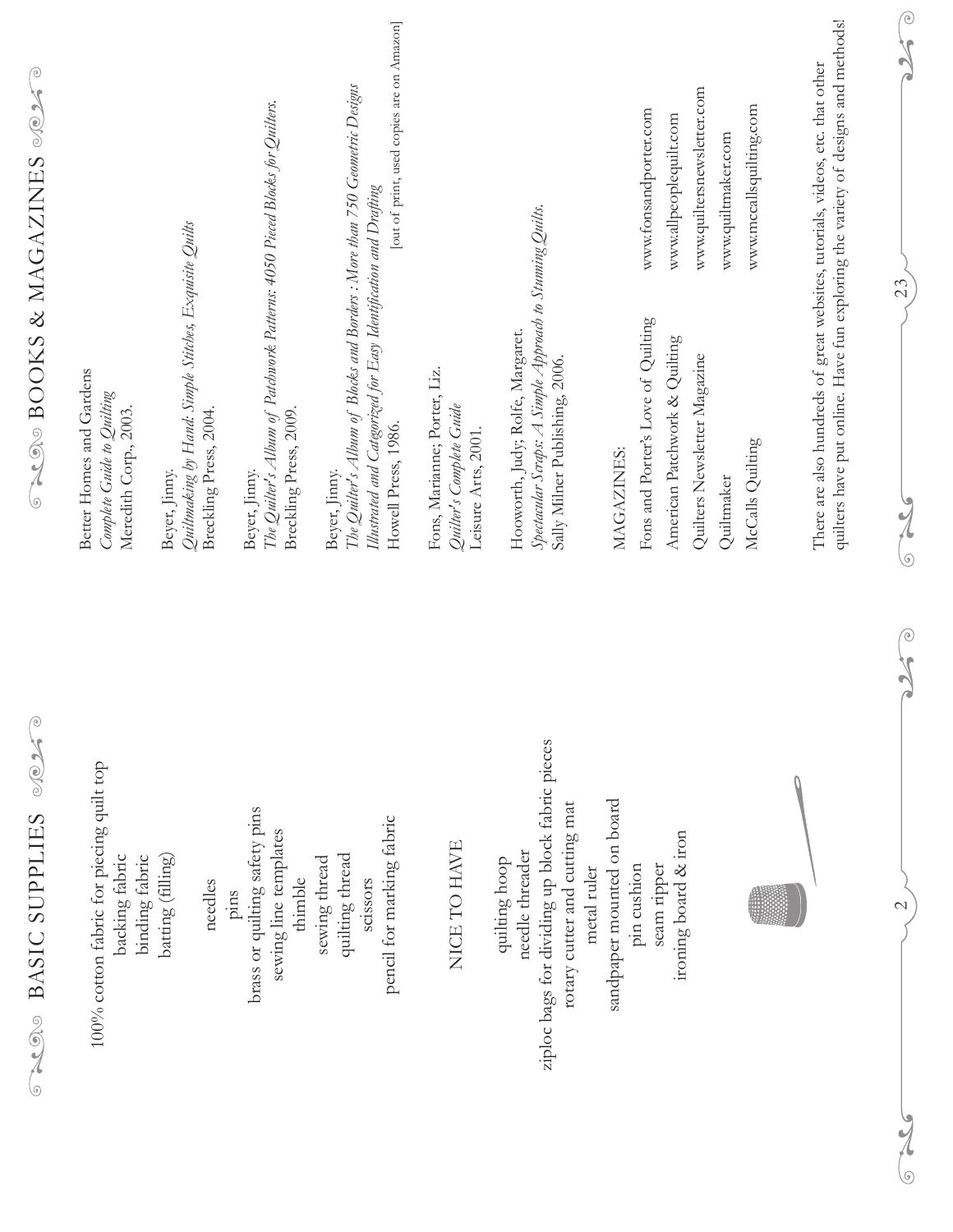# THE STRIP CHARE

water and mildest soap possible. Hang a quilt on a line to dry or for more delicate cotton and polyester fill can be dried on a cool setting in a dryer if they cannot be cotton and polyester fill can be dried on a cool setting in a dryer if they cannot be water and mildest soap possible. Hang a quilt on a line to dry or for more delicate quilts, lay it flat on towels in a partially shady location. Quilts made with 100% quilts, lay it flat on towels in a partially shady location. Quilts made with 100% A quilt should be washed as infrequently as possible, always using the coolest A quilt should be washed as infrequently as possible, always using the coolest placed outside, but a dryer will add wear to a quilt. placed outside, but a dryer will add wear to a quilt.

Antique quilts need special care, and it would be wise to investigate recommenda-Antique quilts need special care, and it would be wise to investigate recommendations before washing a vintage quilt. tions before washing a vintage quilt.

It is best to keep quilts away from direct sunlight as fabrics are affected by sun. It is best to keep quilts away from direct sunlight as fabrics are affected by sun. Many quilters recommend folding a quilt for storage so that the backing fabric is Many quilters recommend folding a quilt for storage so that the backing fabric is on the outside, and also not folding a quilt the same way every time. on the outside, and also not folding a quilt the same way every time.

## TRISPLEDGE of the Color QUILTER'S PLEDGE

A semi-serious pledge aimed at reducing new quilter stress *A semi-serious pledge aimed at reducing new quilter stress*

I might decide to teach that person how to make their *own* quilt, I might decide to teach that person how to make their own quilt, and when a quilt is finished I may or may not give it away. and when a quilt is finished I may or may not give it away. When someone asks me to make them a quilt, When someone asks me to make them a quilt, pledge that I will make the quilts I please, pledge that I will make the quilts I please, passing on the tradition of quilting. passing on the tradition of quilting. Quilting will be a relaxing hobby Quilting will be a relaxing hobby to be done at my own pace. to be done at my own pace. I, [your name here], I, [ your name here ],

## TEACH SOMEONE TO QUILT 0025 TEACH SOMEONE TO QUILT

you have learned, no matter what your experience level. That's part of the fun of quilting. Make as many copies as you would like. You can pass on the skills of quilting. Make as many copies as you would like. You can pass on the skills you have learned, no matter what your experience level. That's part of the fun Please feel free to use this booklet to help you teach someone else the basics Please feel free to use this booklet to help you teach someone else the basics of quilting!

22

 $\frac{9}{6}$ 

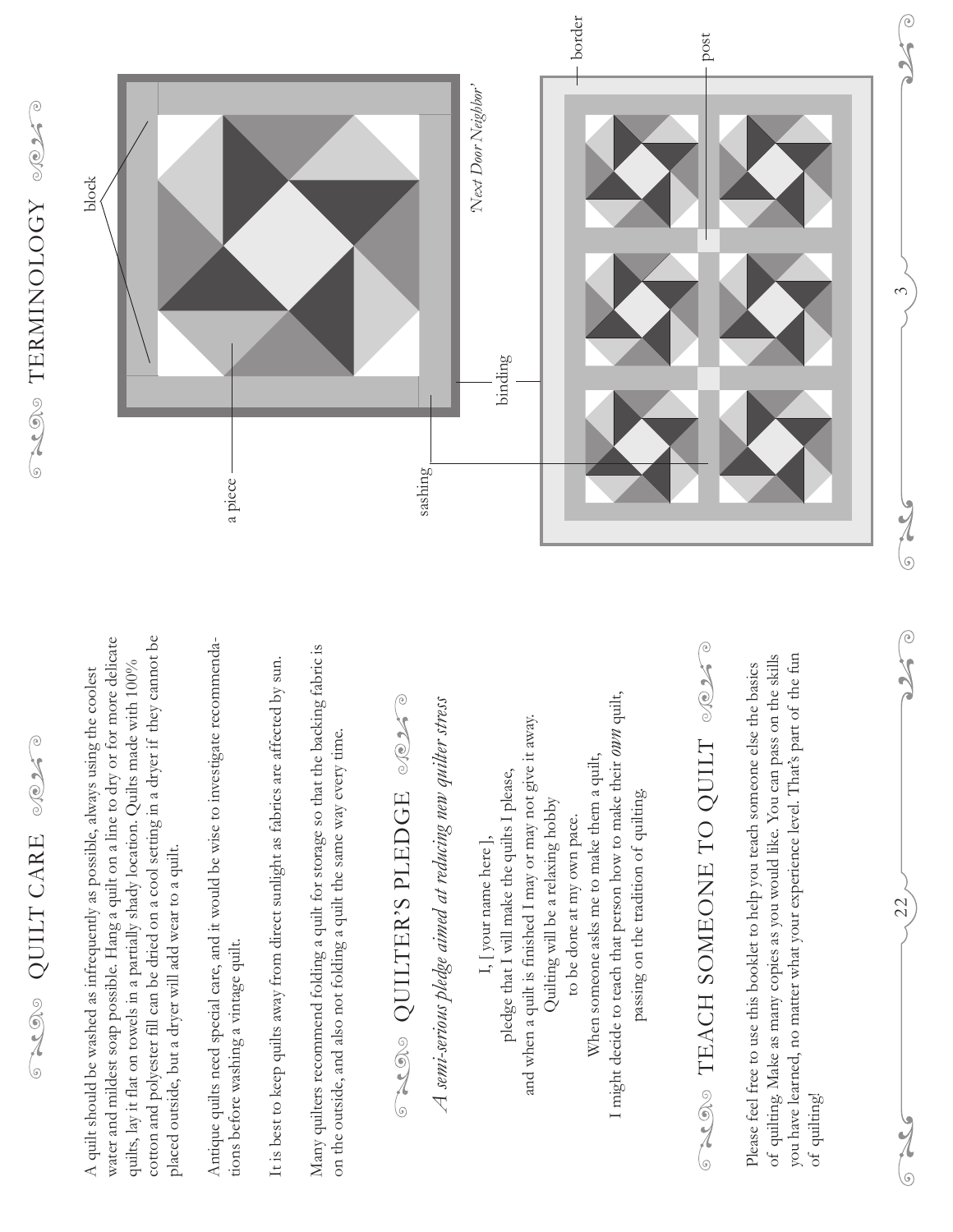## **ONCE INTRODUCTION** COMP INTRODUCTION

Welcome to quilting, a wonderful pastime rooted in history and now a form of Welcome to quilting, a wonderful pastime rooted in history and now a form of individual expression for quilters around the world. individual expression for quilters around the world.

tions go over the basics of quilt construction, and provide information which tions go over the basics of quilt construction, and provide information which you can build on to make your own quilts using hand sewing skills, no sewing you can build on to make your own quilts using hand sewing skills, no sewing ا با Please use this guide to help you start making quilts by hand. These instruc machine required. machine required.

There are also many wonderful books, magazines, videos and websites available There are also many wonderful books, magazines, videos and websites available to give you even more information. In the meantime, read through these to give you even more information. In the meantime, read through these instructions to get a feel for the requirements of quiltmaking. instructions to get a feel for the requirements of quiltmaking

#### SOKO FABRIC FABRIC 00000

You will have the best luck with good 100% cotton fabrics. Although quilts can be made out of just about everything, some fabrics such as silks and velvets are be made out of just about everything, some fabrics such as silks and velvets are You will have the best luck with good 100% cotton fabrics. Although quilts can harder to sew and their dyes can be less stable. Also, different quality and harder to sew and their dyes can be less stable. Also, different quality and weights of fabric can cause uneven wear and aging as time goes by. weights of fabric can cause uneven wear and aging as time goes by.

quilts, especially for quilts expecting heavy use. ( The same goes for thread and quilts, especially for quilts expecting heavy use. (The same goes for thread and Cheaper fabric can be used for wallhangings, but get better quality fabric for Cheaper fabric can be used for wallhangings, but get better quality fabric for batting. )

and shrinking after quilt/wallhanging has been assembled. By washing it right and shrinking after quilt/wallhanging has been assembled. By washing it right away, you will always know that all your fabric stash is available for immediate away, you will always know that all your fabric stash is available for immediate Wash fabric in cold water right after you buy it, which helps prevent bleeding Wash fabric in cold water right after you buy it, which helps prevent bleeding use. Do not use hot water, it will fade the fabrics unnecessarily. use. Do not use hot water, it will fade the fabrics unnecessarily.

preferences will be colors that coordinate, giving you a larger color palette to preferences will be colors that coordinate, giving you a larger color palette to Use colors and fabrics that you really like! This is all the more important as Use colors and fabrics that you really like! This is all the more important as your fabric collection starts to grow. You will find that your natural color your fabric collection starts to grow. You will find that your natural color draw from in the future. draw from in the future.

Using slight patterns for your 'solid' pieces can help hide dirt and damage. They Using slight patterns for your 'solid' pieces can help hide dirt and damage. They will appear solid from a distance. Likewise, if your backing fabric has a slight will appear solid from a distance. Likewise, if your backing fabric has a slight pattern it can look more festive and hide less-than-perfect quilting stitches if pattern it can look more festive and hide less-than-perfect quilting stitches if that side will be seen often, as in a lap quilt. that side will be seen often, as in a lap quilt.

4

 $\frac{7}{6}$ 

 $\begin{array}{c} \hline \begin{array}{c} \hline \end{array} \\ \hline \end{array}$ 

 $\frac{9}{6}$ 

 $\overline{21}$ 



Sew through both layers of binding, and all 3 layers of quilt. Sew from the Sew through both layers of binding, and all 3 layers of quilt. Sew from the front of the quilt, then neatly fold the binding over, and use a blind stitch front of the quilt, then neatly fold the binding over, and use a blind stitch to sew down the binding to the quilt back. to sew down the binding to the quilt back.

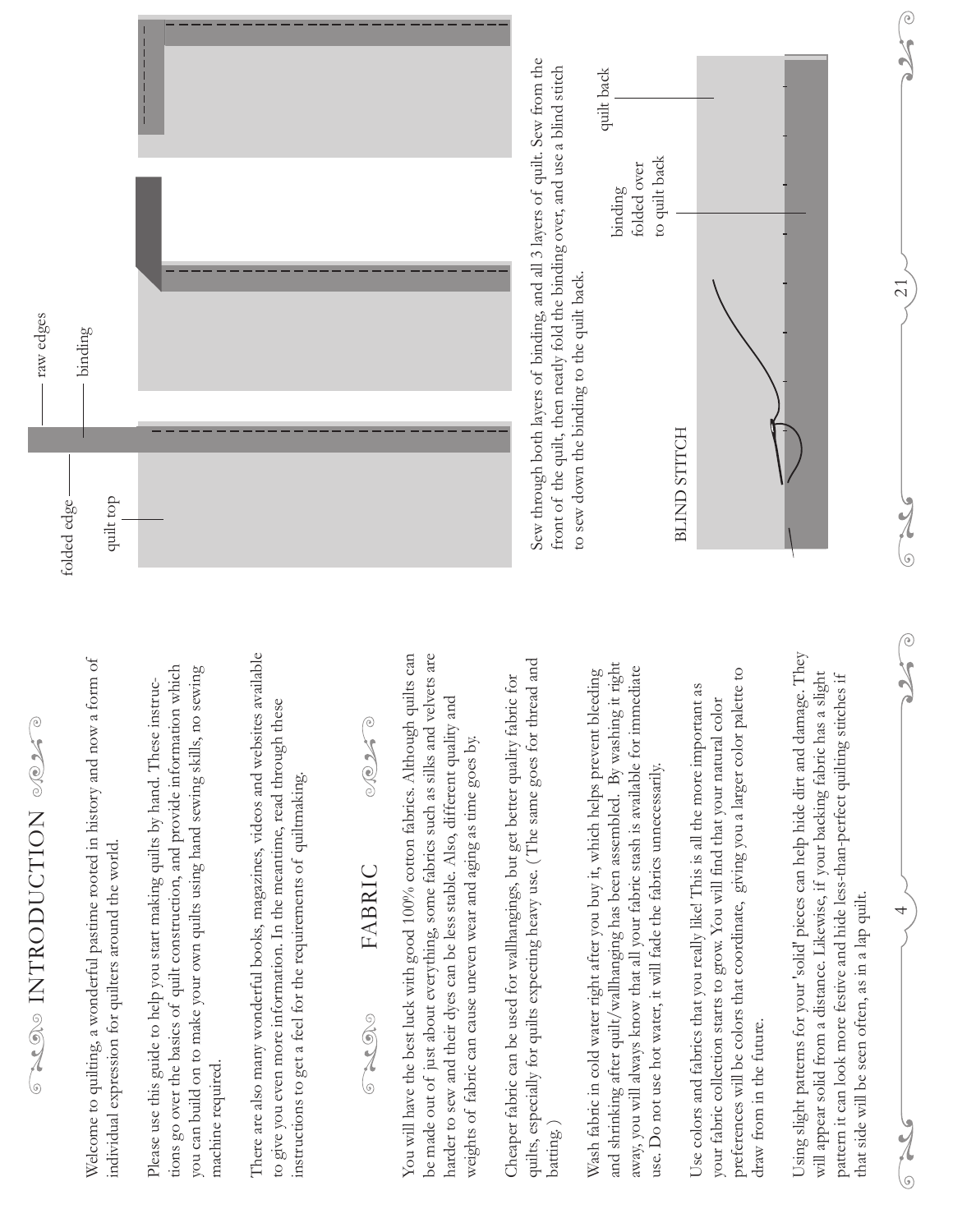| It's often easiest to start by finding a fabric with an assortment of colors, and<br>then pick other shades and textures which complement your first selection. | R<br>Often contrast is helpful to show a quilt design to best advantage. Having<br>block reference book (see book list on page 23) can be useful to help you | decide where the darkest and lightest colors will look best. Plan what you need<br>in terms of lights, darks, solids, small patterns, large patterns.           | quilt, and often the full effect of the blocks isn't obvious until you have made a<br>It works best to make your blocks, then pick out the sashing and border fabric,<br>if at all possible. The sashing color can easily change the whole look of the | few. Don't be afraid to audition the fabrics in the store by rolling out some of<br>the bolt and placing your blocks on it. | If you particularly like a fabric, buy a yard or more depending on its versatility<br>as many times, once the bolt of fabric has been sold, that same fabric will not<br>be re-ordered | Try to figure in advance how much of each fabric you'll need by looking at the | overall number of blocks. If fussy cutting, count the repeating pattern to make<br>total square inches of a color needed for each block, and multiplying by the<br>sure you'll have enough of the image you want.                           | yard of a fabric which has limited use in each block (such as the middle square<br>If you're winging it, buy fat quarters of any fabric to keep a small amount on<br>$\overline{C}$<br>hand which might be used in creative ways in your quilting, and at least 1/ | nant in the blocks (such as the dark color in Next Door Neghbor). And buy two<br>on Next Door Neghbor). Buy a yard or more of any fabric which will be domi-<br>or more yards of any fabric which you might want to use in many quilts over<br>time such as neutrals like cream and beige. | you are likely to have fabric in your stash to complete most block patterns, even<br>purchasing fabric, you will generally find that if you buy 4 coordinating fabrics<br>Traditional blocks often use 4-6 colors in a block. After you start quilting and<br>if every block does not end up being identical. | Following complete quilt patterns in books and magazines is a good way to<br>start, as they usually tell you the exact yardage to buy. | $\mathcal{N}$<br>$\sum$<br>LN<br>$\cancel{2}$<br>0 |
|-----------------------------------------------------------------------------------------------------------------------------------------------------------------|--------------------------------------------------------------------------------------------------------------------------------------------------------------|-----------------------------------------------------------------------------------------------------------------------------------------------------------------|--------------------------------------------------------------------------------------------------------------------------------------------------------------------------------------------------------------------------------------------------------|-----------------------------------------------------------------------------------------------------------------------------|----------------------------------------------------------------------------------------------------------------------------------------------------------------------------------------|--------------------------------------------------------------------------------|---------------------------------------------------------------------------------------------------------------------------------------------------------------------------------------------------------------------------------------------|--------------------------------------------------------------------------------------------------------------------------------------------------------------------------------------------------------------------------------------------------------------------|--------------------------------------------------------------------------------------------------------------------------------------------------------------------------------------------------------------------------------------------------------------------------------------------|---------------------------------------------------------------------------------------------------------------------------------------------------------------------------------------------------------------------------------------------------------------------------------------------------------------|----------------------------------------------------------------------------------------------------------------------------------------|----------------------------------------------------|
| $\odot$<br>۹ŕ<br>$\mathcal{L}_{\mathcal{A}}$<br>BINDING YOUR QUILT<br>$\frac{1}{2}$<br>$\circ$                                                                  | After the quilting is complete, the backing fabric and batting can be trimmed<br>back to the edge of the quilt top.                                          | French binding, which uses a double layer of cloth, is the most durable way to<br>bind a quilt. Cut fabric strips from $21/4"$ to no more than 3" wide. Sew the | quilt. Sew edges at an angle, to reduce bulk when sewing the binding onto the<br>your<br>strips together forming a length a few inches longer than the edge of<br>quilt.                                                                               | Fold in half; iron for easier handling,                                                                                     | quilt<br>top, sewing through all layers. Follow the diagram to the right when you<br>Sew the raw edge of the binding strip (both layers) to the edge of the<br>approach the corner.    | Sew up to the corner, $1/4$ " from the next edge you will sew along.           | Fold the fabric away from the direction you will be sewing in, then fold back<br>e right<br>so that there is a neat tuck in the binding, but your next stitches will b<br>next to the ones on the previous edge. Continue to sew as before. | fabric<br>When you have completely sewn the binding on to the front, fold the<br>over to the back of the quilt, and fold the corners neatly around also.                                                                                                           | Then use a blind stitch (see diagram) to sew the binding to the back of the<br>quilt.                                                                                                                                                                                                      |                                                                                                                                                                                                                                                                                                               | Fold and iron to make long strip for binding.<br>Sew strips of fabric together.                                                        | $\odot$<br>YCC<br>$\overline{20}$<br>پا<br>G       |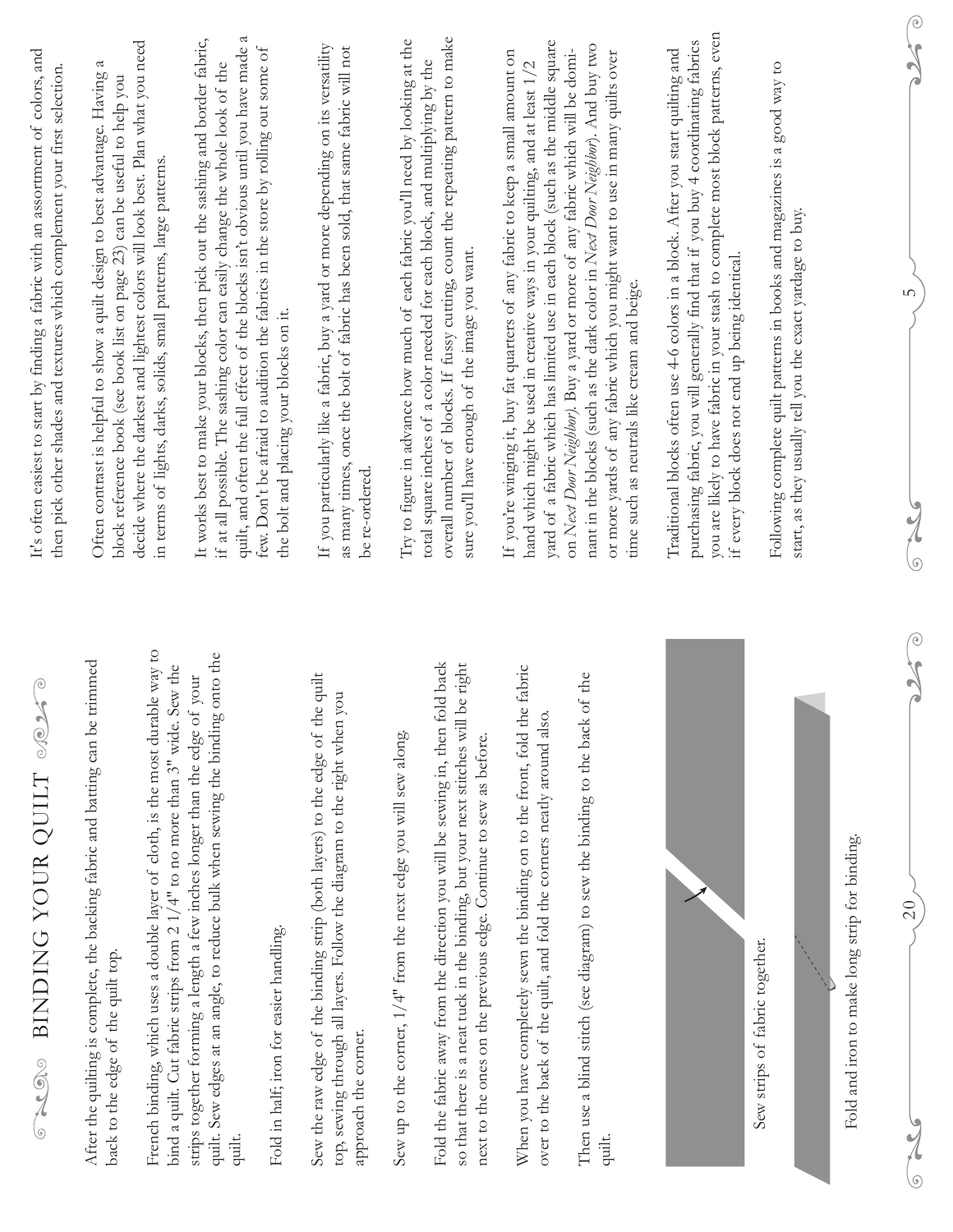#### SOK® **THATES** USING TEMPLATES

cardboard to plastic template material that you will find in both a plain version cardboard to plastic template material that you will find in both a plain version Templates can be made of anything from an old paper bag or piece of Templates can be made of anything from an old paper bag or piece of and with a grid printed on it. and with a grid printed on it.

want to cut out your pieces giving them a  $1/4$ " allowance around all sides of want to cut out your pieces giving them a 1/4" allowance around all sides of For quilting by hand, the template represents the sewing line, and you will For quilting by hand, the template represents the sewing line, and you will the sewing line template. The cutting line does not have to be exact. the sewing line template. The cutting line does not have to be exact.

(For machine quilting, the cutting line DOES have to be exact, as that edge (For machine quilting, the cutting line DOES have to be exact, as that edge will guide the stitching, using the sewing machine foot to determine 1/4" will guide the stitching, using the sewing machine foot to determine  $1/4"$ rather than marking the fabric.) rather than marking the fabric.)

as well, so test your fabric first and wash it, before using washable inks on your as well, so test your fabric first and wash it, before using washable inks on your quilt pieces. In general I recommend that you stick to graphite pencils, or light quilt pieces. In general I recommend that you stick to graphite pencils, or light Although it is tempting, avoid using a ball point pen to mark your fabric as it Although it is tempting, avoid using a ball point pen to mark your fabric as it will bleed on washing. Some of the washable inks can have disastrous results will bleed on washing. Some of the washable inks can have disastrous results colored marking and colored pencils. colored marking and colored pencils.

careful marking the corners. Use a piece of sandpaper, or a flat tablecloth on a careful marking the corners. Use a piece of sandpaper, or a flat tablecloth on a Accuracy is very important both when marking your pieces, and making the Accuracy is very important both when marking your pieces, and making the templates. To have all the points and pieces join up as they should, be very templates. To have all the points and pieces join up as they should, be very table, to hold the fabric piece in place as you mark it. It will save a lot of table, to hold the fabric piece in place as you mark it. It will save a lot of headaches later! headaches later!

As you get into quilting, you may find a rotary cutter and cutting board to be As you get into quilting, you may find a rotary cutter and cutting board to be useful for cutting out lots of pieces of fabric. useful for cutting out lots of pieces of fabric.



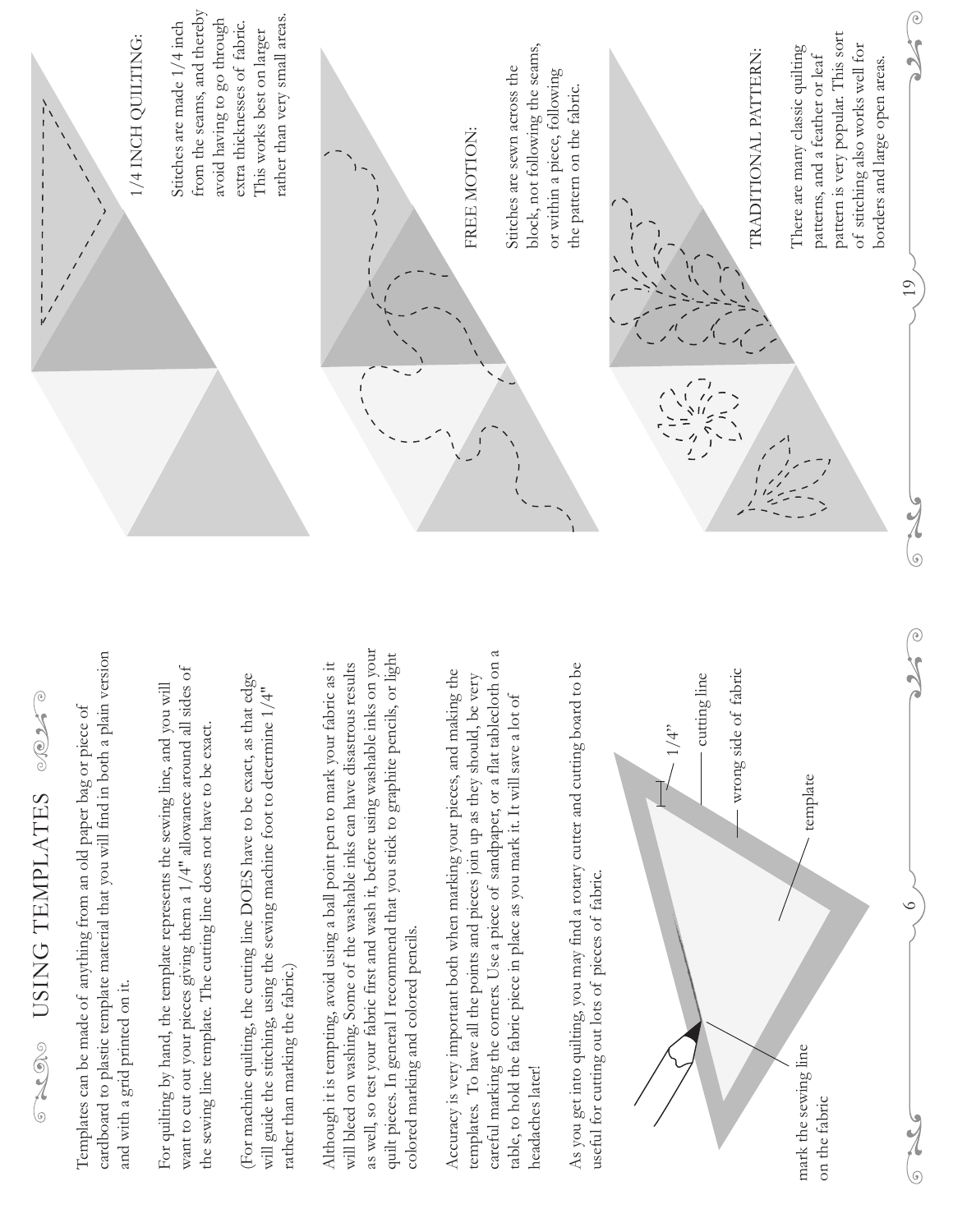| HOOPS & FRAMES<br>200<br>(၆)                                                                                                                                                                                        | $\odot$<br>$\mathbb{C} \mathbb{O}$                                                                             | ROP<br>NEEDLES & THREAD<br>$\frac{1}{2}$<br>$\odot$                                                                                                                                                                                                                        |
|---------------------------------------------------------------------------------------------------------------------------------------------------------------------------------------------------------------------|----------------------------------------------------------------------------------------------------------------|----------------------------------------------------------------------------------------------------------------------------------------------------------------------------------------------------------------------------------------------------------------------------|
| You will be most successful with your quilting if you can hold the layers<br>taut as you quilt. On small pieces you can do this by hand, but for larger<br>you will want to consider using a hoop or a quilt frame. | relatively<br>quilts                                                                                           | In general use whatever needle is easiest for you to sew with as you assemble the<br>smaller, shorter ones such as #11 or #10 needles are for quilting as you sew the<br>quilt. The rule of thumb is that the longer needles are used for piecing, and the                 |
| next section, and you will have to check the back of the quilt to make sure both<br>A hoop is useful in that it is portable. You do have to move the hoop to                                                        | quilt the                                                                                                      | three layers together. The shorter needles for quilting will help you make smaller<br>stitches.                                                                                                                                                                            |
| However a quilt frame is a large piece of furniture and it can be hard to<br>A quilt frame is less work in that regard, as you can quilt large areas at a<br>sides are flat before you begin quilting.              | time.                                                                                                          | make quilts. Gradually try smaller needles as you get more comfortable, particu-<br>However, it will be easier to use larger needles while you are learning how to<br>larly with the actual quilting of the three layers.                                                  |
| when it has a quilt on it. Consider where you want to be able to do your<br>and choose your method accordingly.                                                                                                     | maneuver<br>quilting,                                                                                          | Cut your thread off the spool at a slight angle and wet it slightly for ease of<br>threading, or use a needle threader for the smaller needle eyes.                                                                                                                        |
|                                                                                                                                                                                                                     |                                                                                                                | Also, thread the needle with the end that you hold as you unwind the thread, not<br>the end that you cut. This will help prevent the thread from tangling as you sew.                                                                                                      |
| TYPES OF QUILT STITCHES<br>$\frac{1}{2}$                                                                                                                                                                            | $\odot$                                                                                                        | If the thread does start to wind around itself while you are sewing, let go of the<br>needle, hold the loose end of the thread, and pull the needle down towards the                                                                                                       |
| Here are some of the popular quilt stitches:                                                                                                                                                                        |                                                                                                                | where it needs to be for you to continue sewing, and the thread should behave<br>fabric. Let go of the loose end, and pull the needle back along the thread to<br>itself a bit better!                                                                                     |
|                                                                                                                                                                                                                     | Iý.                                                                                                            | fabric threads, and a 50% cotton/50% polyester will work as well. A good quality<br>thread will have less of a tendency to break both during sewing and also after the<br>A 100% cotton thread is often recommended for piecing, as it resembles the<br>quilt is complete. |
|                                                                                                                                                                                                                     | STITCH IN THE DITCH:                                                                                           | Quilting thread is usually heavier, sometimes waxed, and is used only for the<br>quilting stitches as the three layers are sewn together.                                                                                                                                  |
|                                                                                                                                                                                                                     | close<br>Stitches are made very<br>to, or on, the seams.                                                       | quilting, or you can use colored threads that blend with or coordinate with the<br>In either case you can use traditional white or cream thread for sewing and<br>fabrics you are using and the color of the backing fabric.                                               |
|                                                                                                                                                                                                                     | Note that not every area needs<br>to be quilted, but you do want<br>quilting of some sort every<br>5-6 inches. | $\approx$<br>Traditionally it is recommended to cut an 18" piece of thread at a time, however<br>24" piece is just as manageable. Longer than that and there is a tendency for the<br>thread to break, fuzz, or tangle as you sew.                                         |
| $\frac{8}{18}$                                                                                                                                                                                                      | $\widehat{c}$<br>$\mathcal{N}$<br>$\sum$                                                                       | $\odot$<br>$\mathcal{N}$<br>$\frac{1}{2}$<br>$\overline{\phantom{0}}$<br>$\cancel{2}$<br>$\odot$                                                                                                                                                                           |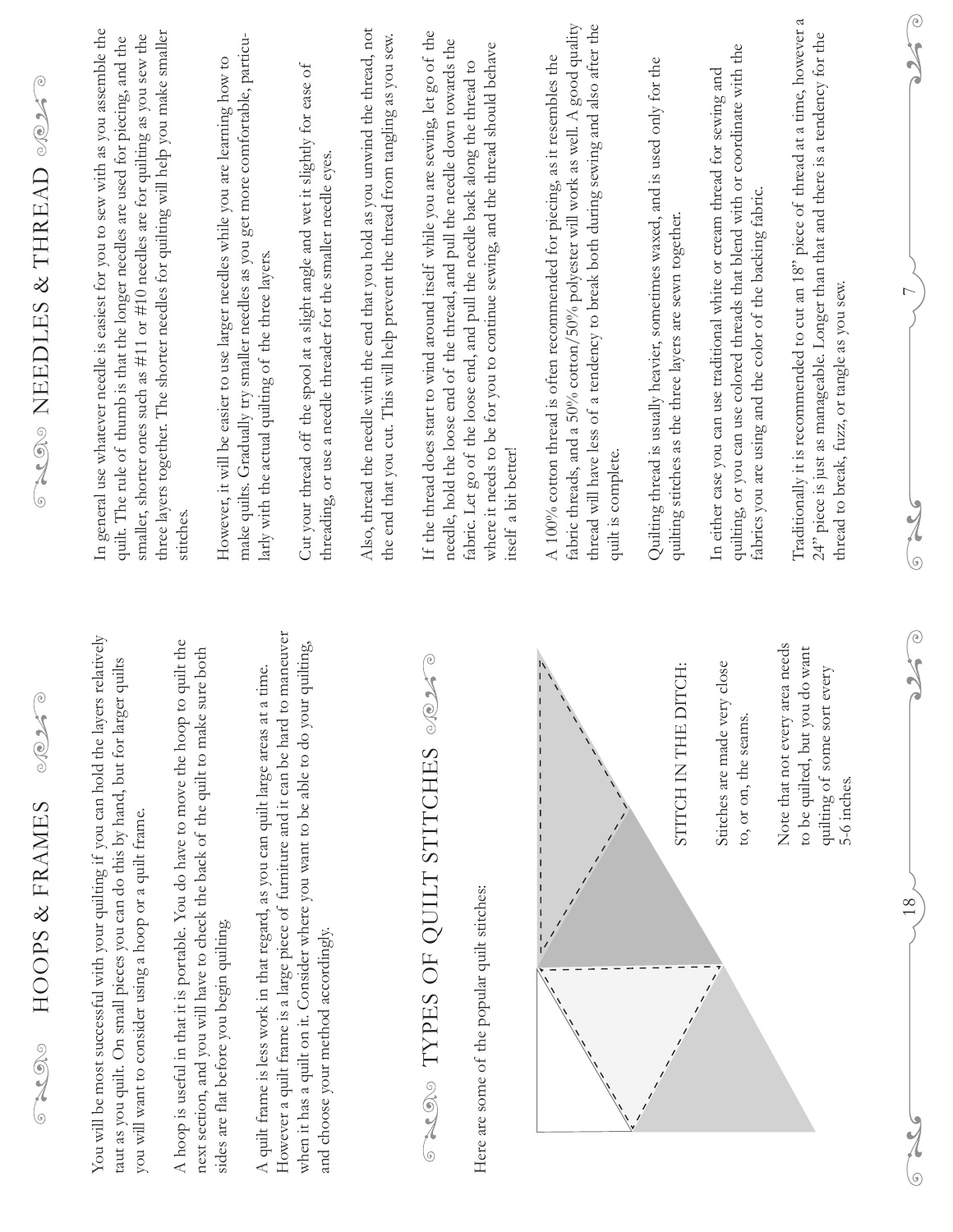#### **PINNING** PINNING

First take the two pieces of fabric you are going to stitch together, and place First take the two pieces of fabric you are going to stitch together, and place them so that the right side of each piece of fabric is facing each other. them so that the right side of each piece of fabric is facing each other.

through the corner mark on both pieces, then pin exactly along the sewing line. through the corner mark on both pieces, then pin exactly along the sewing line. Check the pair of pieces to make sure the pin lines up on both sewing lines. Check the pair of pieces to make sure the pin lines up on both sewing lines. Carefully pin the pieces together along the sewing line. Put a pin directly Carefully pin the pieces together along the sewing line. Put a pin directly

that the pin comes out on both pieces exactly where the sewing line ends. Use that the pin comes out on both pieces exactly where the sewing line ends. Use The same process is then repeated for the end of the sewing line, being sure The same process is then repeated for the end of the sewing line, being sure your fingers to control the fabric and move it where you need it to be. your fingers to control the fabric and move it where you need it to be.

#### SEWING, OR PIECING SEWING, OR PIECING

Hand piecing involves a straight running stitch with a couple of back stitches to Hand piecing involves a straight running stitch with a couple of back stitches to get the row started, and a couple more to complete the row. The back stitches get the row started, and a couple more to complete the row. The back stitches should be small enough to hold the fabric firmly together, but not so many to should be small enough to hold the fabric firmly together, but not so many to cause the fabric fibers to split. cause the fabric fibers to split.

You can start and end the row of stitches with a small knot, see instructions on You can start and end the row of stitches with a small knot, see instructions on page 9.

Although there are many ways to go about sewing two pieces of fabric together, as I can on a needle at one time, as that helps the sewing go faster and keeps the Although there are many ways to go about sewing two pieces of fabric together, as I can on a needle at one time, as that helps the sewing go faster and keeps the helps move the fabric up and down and onto the needle. I put as many stitches helps move the fabric up and down and onto the needle. I put as many stitches closest to you on top of the fabric and needle, and the hand holding the fabric closest to you on top of the fabric and needle, and the hand holding the fabric I use a method that involves holding the fabric and needle so your thumbs are I use a method that involves holding the fabric and needle so your thumbs are line straighter. line straighter.

And speaking of keeping the line straight, don't forget to check the back of the And speaking of keeping the line straight, don't forget to check the back of the pieces as you sew to make sure you are sewing down both lines, not just the pieces as you sew to make sure you are sewing down both lines, not just the front one! Don't be afraid to back out a few stitches and do it again. front one! Don't be afraid to back out a few stitches and do it again.

#### STOP YOUR ROW OF STITCHES WHERE YOUR MARKED SEWING STOP YOUR ROW OF STITCHES WHERE YOUR MARKED SEWING LINE ENDS; DON'T GO TO THE EDGE OF THE FABRIC. LINE ENDS; DON'T GO TO THE EDGE OF THE FABRIC.

 $\infty$ 

 $\frac{9}{6}$ 

17

 $\frac{9}{6}$ 

TRIDING ONLINE

#### MAKING THE QUILTING STITCHES MAKING THE QUILTING STITCHES



the tip of the needle come through the tip of the needle come through and the middle or first finger feels and the middle or first finger feels The goal is to catch a little of the The goal is to catch a little of the back fabric but not make a large back fabric but not make a large immediately back to the surface. immediately back to the surface. the quilt, and helps guide it the quilt, and helps guide it stitch.

This can make a finger sore after a This can make a finger sore after a while, so sometimes a spoon or a while, so sometimes a spoon or a second thimble is used to deflect second thimble is used to deflect the needle. the needle.

down on the quilt right in down on the quilt right in the layers of the quilt and the layers of the quilt and finger, guides the quilting needle along in a rocking, the needle to go through the needle to go through while the thumb presses while the thumb presses This makes it easier for This makes it easier for front of the needle. make small stitches. front of the needle. make small stitches.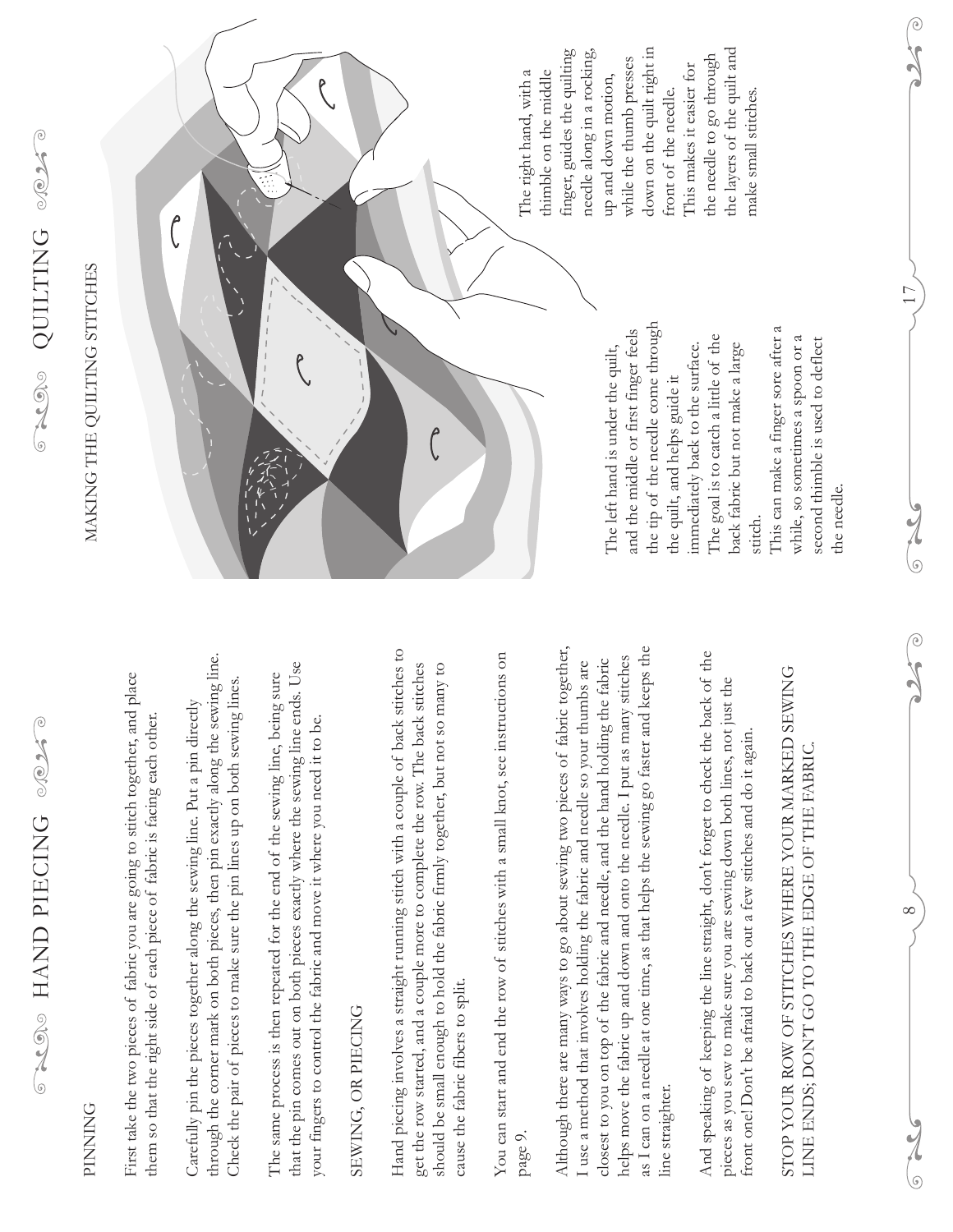### THE DNILING CONT QUILTING

You can match your quilting thread to your backing fabric when making a quilt, You can match your quilting thread to your backing fabric when making a quilt, or you can match the colors of the blocks, or you can use a contrasting thread or you can match the colors of the blocks, or you can use a contrasting thread color that stands out. It's entirely your preference. color that stands out. It's entirely your preference.

Pin the quilt top, batting and backing fabric together temporarily with safety pins Pin the quilt top, batting and backing fabric together temporarily with safety pins to stop the parts from shifting as you quilt. to stop the parts from shifting as you quilt.

help stop your quilt edges and batting from fraying as you work. On a large quilt, help stop your quilt edges and batting from fraying as you work. On a large quilt, a hoop or a frame may become useful to easily access to the center of the quilt. a hoop or a frame may become useful to easily access to the center of the quilt. If you are quilting a large quilt, roll up the edges and pin them also. This will If you are quilting a large quilt, roll up the edges and pin them also. This will

Use low tack masking tape to mark long lines of quilting stitches if it is hard to Use low tack masking tape to mark long lines of quilting stitches if it is hard to keep an even spacing of lines. A light colored (white or yellow) pencil may also keep an even spacing of lines. A light colored (white or yellow) pencil may also be helpful.

The loose end is then cut flush with the fabric, and the tail will disappear into the The loose end is then cut flush with the fabric, and the tail will disappear into the quilting. Bring the needle up where you want the stitches to start, and gently pull quilting. Bring the needle up where you want the stitches to start, and gently pull Most quilting is started by making one small knot in the end of the thread, then Most quilting is started by making one small knot in the end of the thread, then the knot through the back of the quilt so that the knot is hidden in the batting. the knot through the back of the quilt so that the knot is hidden in the batting. putting the needle into the quilt about an inch from where you wish to start putting the needle into the quilt about an inch from where you wish to start quilt.

Quilting stitches do not have to be tiny, but even stitches are best. Quilting stitches do not have to be tiny, but even stitches are best.

needle, and then pull the needle and thread all the way through, holding the loop quilt by bringing your needle halfway through the layer of fabric right beside the needle, and then pull the needle and thread all the way through, holding the loop quilt by bringing your needle halfway through the layer of fabric right beside the When ending a row of stitches, make a small knot on the front or back of the When ending a row of stitches, make a small knot on the front or back of the hole you just made with your needle, wrap the the thread twice around your hole you just made with your needle, wrap the the thread twice around your of thread to the fabric with your thumbnail. of thread to the fabric with your thumbnail.

bring the needle up again away from your stitching and cut the thread. This hides bring the needle up again away from your stitching and cut the thread. This hides This will create a tiny knot which you can then take down the same hole your This will create a tiny knot which you can then take down the same hole your needle just came up and, traveling about an inch away in the batting, you can needle just came up and, traveling about an inch away in the batting, you can the knot and tail of the thread in the quilt. the knot and tail of the thread in the quilt.

DO NOT TRIM THE EDGES OF BATTING AND BACKING FABRIC DO NOT TRIM THE EDGES OF BATTING AND BACKING FABRIC UNTIL EVERY LITTLE BIT OF QUILTING IS COMPLETE !!! UNTIL EVERY LITTLE BIT OF QUILTING IS COMPLETE !!!



#### BEGINNING KNOT BEGINNING KNOT



Loop thread over finger, Loop thread over finger, secure with thumb. secure with thumb.

Roll thread off finger, bring middle finger to rest



on thumb in front of thread loop, pull thread taut. on thumb in front of thread loop, pull thread taut. ENDING KNOT

ENDING KNOT

pull needle the rest of the way through, holding thread loop in place with thumbnail. pull needle the rest of the way through, holding thread loop in place with thumbnail. Bring needle point up through final corner, wrap thread around needle point twice, Bring needle point up through final corner, wrap thread around needle point twice,

 $\odot$ 

16 9  $\frac{1}{2}$ 

JU 6

 $\frac{9}{6}$ 

 $\frac{1}{\sqrt{2}}$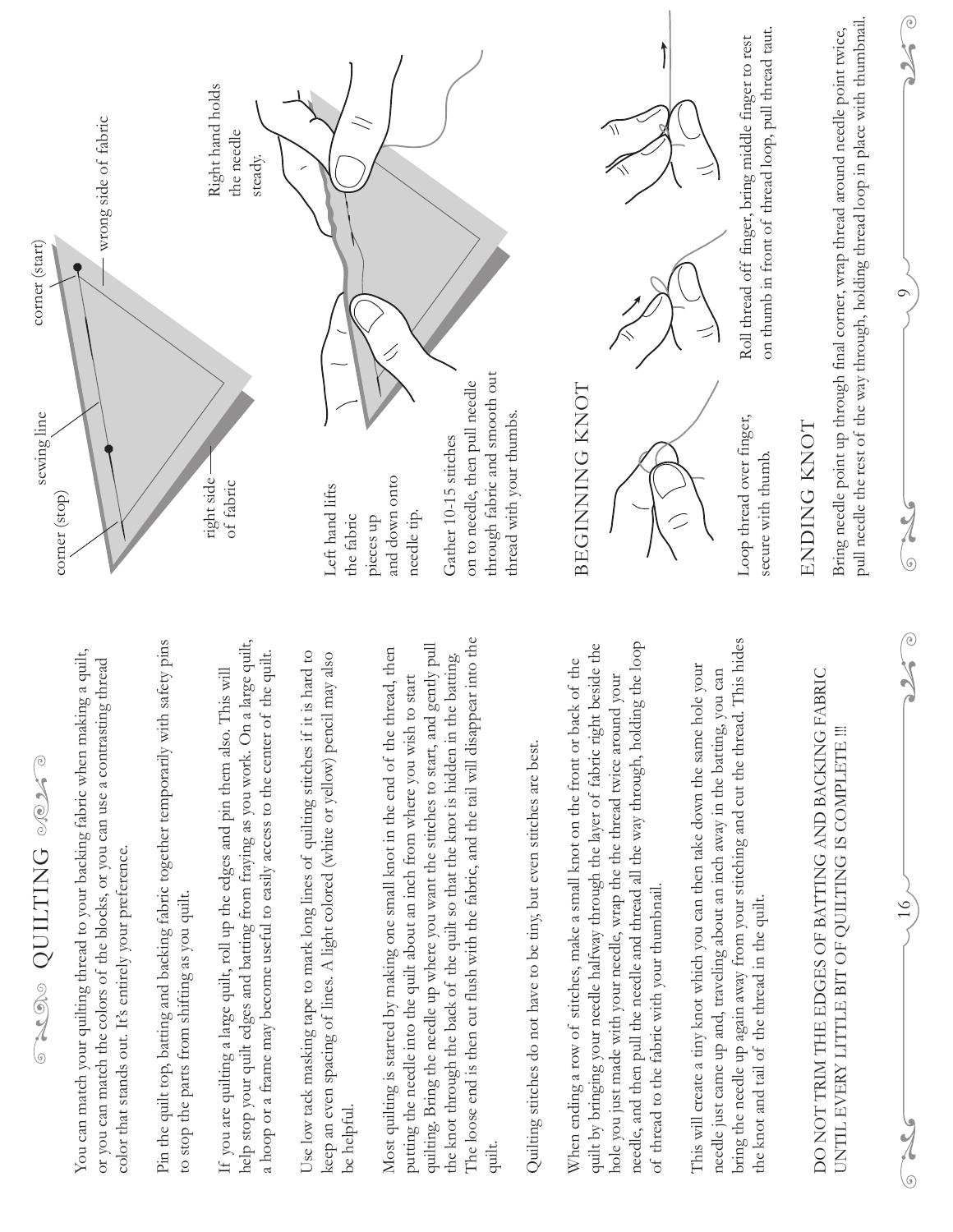# CONSTRUCTION QUE SOLO NOR CHARGE CALON CONSTRUCTION VOLT

block are quite wavy. Putting the rows together allows you to ease the fabric block are quite wavy. Putting the rows together allows you to ease the fabric rows together. This prevents the block from spreading as you go -- it's very rows together. This prevents the block from spreading as you go -- it's very back where it should be as you proceed so that your block is more uniform. It is best to sew together pairs of pieces, then assemble a row, then sew the back where it should be as you proceed so that your block is more uniform. It is best to sew together pairs of pieces, then assemble a row, then sew the hard not to get a little stretch here, a little bow there, until the sides of the hard not to get a little stretch here, a little bow there, until the sides of the

Instead, pass your needle through the seam allowance close to the sewing line. Instead, pass your needle through the seam allowance close to the sewing line. As you pin your rows of pieces together, watch those corners on each piece As you pin your rows of pieces together, watch those corners on each piece row of pieces you are sewing onto. Do not sew down the seam allowance. carefully! They should meet up exactly with the points and corners on the carefully! They should meet up exactly with the points and corners on the row of pieces you are sewing onto. Do not sew down the seam allowance.

and do a backstitch at the beginning and end of each piece. Loose stitches at Be sure to pull your thread firmly as you come to each new piece in the row, and do a backstitch at the beginning and end of each piece. Loose stitches at Be sure to pull your thread firmly as you come to each new piece in the row, these joins are painfully obvious after quilting is complete. these joins are painfully obvious after quilting is complete.

(A back stitch is simply doing another stitch over the one you just did, to (A back stitch is simply doing another stitch over the one you just did, to secure your sewing.) secure your sewing.



Wait until the block is complete before pressing with an iron. Gently press the Wait until the block is complete before pressing with an iron. Gently press the block from the back first, letting the seams fall naturally to one side or the block from the back first, letting the seams fall naturally to one side or the other. Do not press the seams open. Then gently press the block front. other. Do not press the seams open. Then gently press the block front.

## TROS QUILITING



Sew pairs, then add on corner triangles. Sew the units together, then sew the rows together.

Sew pairs, then add on

then sew the rows together.

10 15

 $\odot$ 

 $\frac{1}{6}$ 

 $\odot$ 

 $\frac{15}{1}$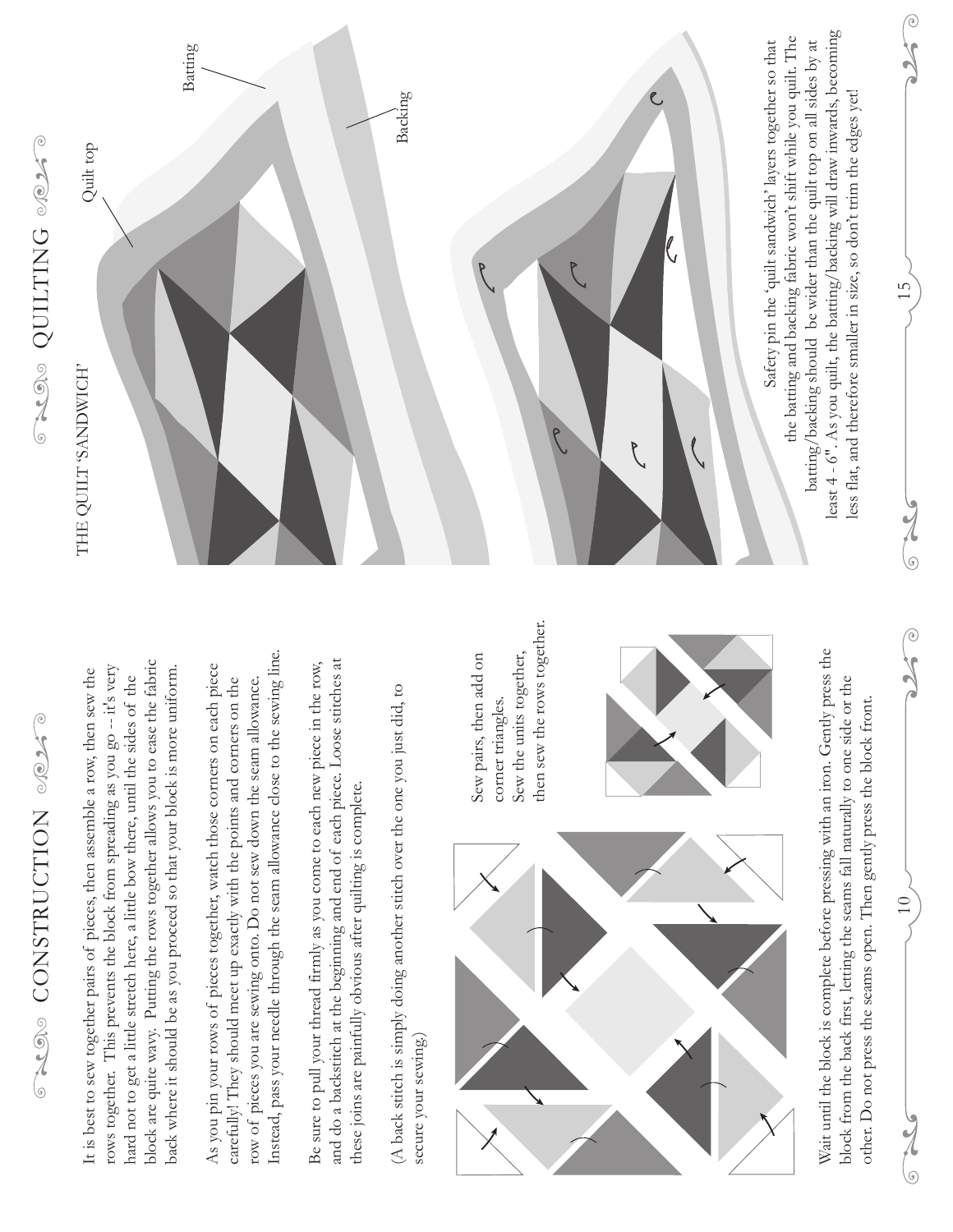| essesse<br><b>BATTING</b><br>00000                                                                                                                                                                                                                                                                                     | CAQUE SASHING & BORDERS OOK                                                                                                                                                                                                                                                                                                                  |
|------------------------------------------------------------------------------------------------------------------------------------------------------------------------------------------------------------------------------------------------------------------------------------------------------------------------|----------------------------------------------------------------------------------------------------------------------------------------------------------------------------------------------------------------------------------------------------------------------------------------------------------------------------------------------|
| Batting comes in all sorts of forms, from polyester to cotton to sheep batt (a<br>very dense and warm batting), all of which require different care and have<br>different properties when it comes to quilting with them.                                                                                              | The fabric that goes in between blocks in a quilt is called sashing and it makes a<br>frame for the block. I suggest finishing the blocks of a quilt before choosing<br>border fabric will tend to dominate the quilt, and the effect can be difficult to<br>the sashing, border and binding material if at all possible, as the sashing and |
| POLYESTER BATTING is good for quilts that will be washed frequently, and<br>is quite easy to quilt. Warm water can be used for washing.                                                                                                                                                                                | anticipate when you are initially purchasing fabric.                                                                                                                                                                                                                                                                                         |
| ered, vintage look it gives a quilt after washing as it shrinks a little, and only cold<br>COTTON BATTING is often prefered by quilters who like the slight puck-<br>water should be used for washing.                                                                                                                 | Auditioning various fabrics behind the block at the quilt store can lead to a<br>much better quilt and often the fabric finally decided upon is surprisingly<br>different from what might have been chosen earlier in the process.                                                                                                           |
| SHEEP BATT is very warm but needs dry cleaning.                                                                                                                                                                                                                                                                        | Borders can be created using a fabric that already has repeating rows on it, or a<br>border can be created using a variety of narrow and wide fabrics that coordi-                                                                                                                                                                           |
| I recommend starting out with polyester or cotton batting, and using a fairly<br>light weight batting until you are used to hand quilting.                                                                                                                                                                             | completely pieced in a similar manner to the blocks, creating a complex and rich<br>nate with your blocks. There are also many types of borders that can be<br>effect.                                                                                                                                                                       |
| Different thicknesses can also be used to different effect; a light summer quilt<br>might have a very thin layer and a winter quilt might have something much<br>more substantial.                                                                                                                                     | Quilts do not have to use sashing; interesting designs can be achieved by having<br>the blocks sewn right next to each other.                                                                                                                                                                                                                |
| that is<br>already as large as you need. In both cases, 2 or more pieces can be stitched<br>For large quilts, you may have difficulty finding backing fabric or batting<br>together to make a large layer.                                                                                                             | However most quilts do have a border of some sort, as it is often a simple way<br>to increase the size of a quilt without creating more blocks. For quilts used on<br>beds, often the blocks only appear on the top flat part of the quilt, not on the<br>hanging edges.                                                                     |
| overlap, using a zig zag stitch one way and then back again so that the stitches<br>and<br>When joining pieces of batting, the pieces are sewn side by side with no<br>resemble tied shoelaces. This will ensure the batting does not shift later,<br>also prevents an unnecessary thickness in one part of the quilt. | $\odot$<br>KOR<br>SLSOd posts                                                                                                                                                                                                                                                                                                                |
| NO 26<br><b>BACKING</b><br>$-200$                                                                                                                                                                                                                                                                                      | provide another bit of interest to the quilt. They can be made of scraps from<br>the blocks and can help unify the quilt in this manner. They can be simple<br>Posts are often used where the sashing and blocks meet up on a quilt, and<br>squares of a fabric, or miniature blocks in themselves.                                          |
| design of some sort, often using remainder fabric from the quilt top, can be an<br>backing, using a few pieces of fabric joined together. However, a coordinating<br>Traditionally a plain fabric such as a solid colored 100% cotton is used for the<br>attractive addition.                                          |                                                                                                                                                                                                                                                                                                                                              |
| Instead of plain fabric, a fabric with a slight design is perfect for hiding dirt and<br>wear, particularly on quilts that will see a lot of use.                                                                                                                                                                      | posts using fabrics from the block<br>a simple post                                                                                                                                                                                                                                                                                          |
| $\widehat{c}$<br>$\sqrt{ }$<br>$\blacktriangle$<br>$\overline{4}$<br>$\overline{\mathbb{C}}$<br>0                                                                                                                                                                                                                      | <b>VP</b><br>$\frac{1}{2}$<br>$\overline{11}$<br>$\overline{\phantom{a}}$<br>$\odot$                                                                                                                                                                                                                                                         |